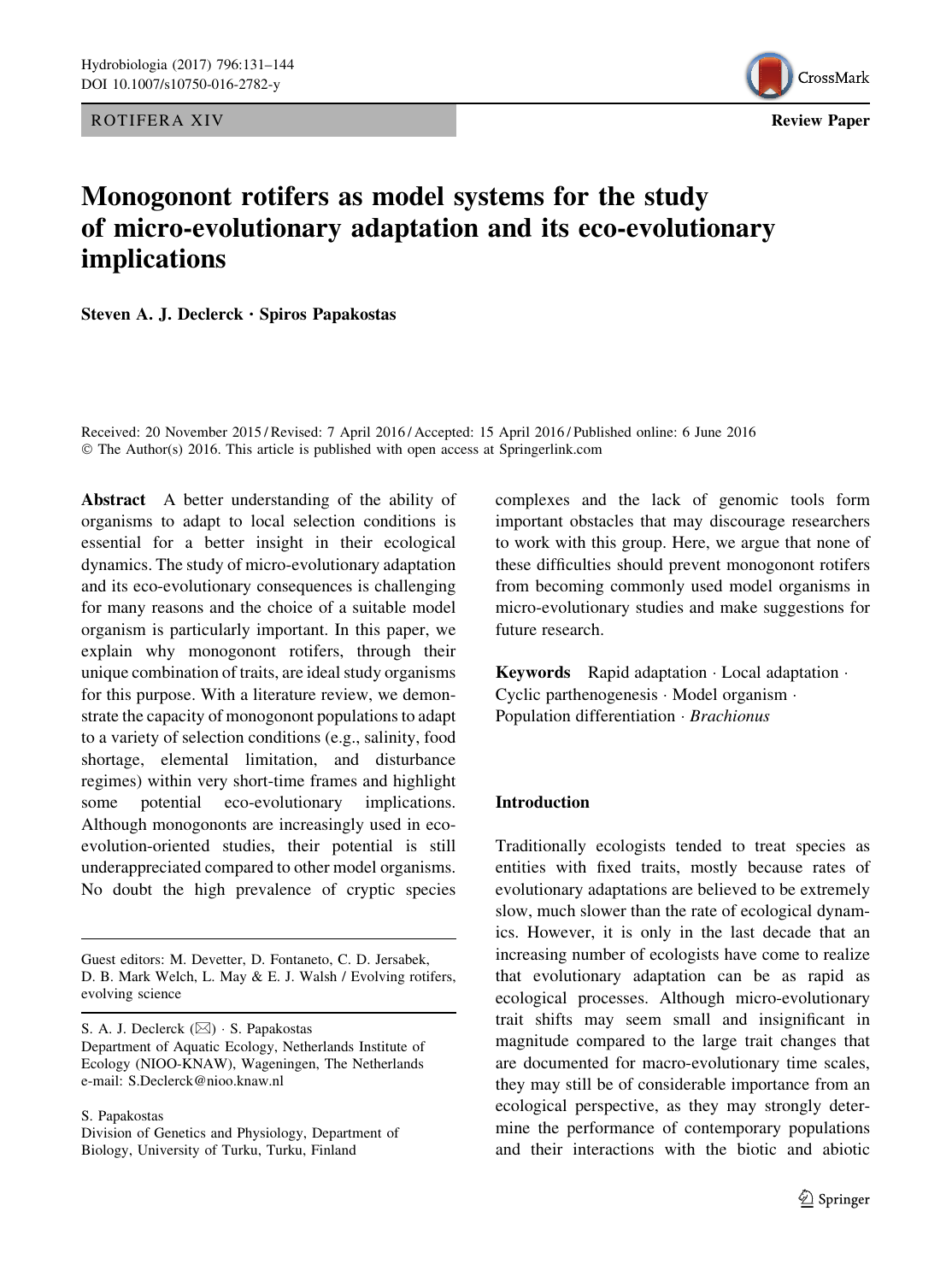environment. Indeed, a better understanding of the ability of organisms to adapt rapidly to local selection conditions may be a key to better understanding the persistence of individual populations in a changing environment through evolutionary rescue (Bell, [2013\)](#page-11-0) or the dynamics of geographic range expansions (Van Doorslaer et al., [2009](#page-13-0); Burton et al., [2010\)](#page-11-0). Rapid adaptation is also a potentially important determinant of gene flow among populations (monopolization hypothesis; De Meester et al., [2002](#page-11-0)), and is a key process in the theoretical framework of evolving metacommunities (Urban et al., [2012](#page-13-0)). Furthermore, the consequences of evolutionary changes in the phenotype of organisms may go as far as impacting the functioning of entire ecosystems (Matthews et al., [2011,](#page-12-0) [2014](#page-12-0); Miner et al., [2012\)](#page-12-0).

The study of micro-evolutionary adaptation and its eco-evolutionary consequences is challenging for many reasons. The choice of a suitable model organism is particularly crucial. Cladocerans and monogonont rotifers both share a set of traits that make them ideal model organisms for the study of microevolution in metazoans (Fussmann, [2011;](#page-12-0) Miner et al., [2012](#page-12-0)). They are relatively small and easy to handle and culture. Their short generation time allows for rapid evolutionary trait responses. Importantly, two additional features associated with their cyclic parthenogenetic reproduction distinguish them from many other metazoans and make them especially amenable for work on rapid evolution: i.e., the alternation of clonal with sexual reproduction and the tight link between sexual reproduction and the formation of diapausing eggs. Clonal reproduction permits individual genotypes to be maintained for many generations in the lab and replicated in experiments, making easy comparison of traits among genotypes possible (e.g., calculation of broad sense heritabilities, study of genotype x environment interactions). It also enables researchers to control for genetic variation and as such facilitates the study of (the molecular basis of) phenotypic plasticity (Jeyasingh et al., [2011\)](#page-12-0) and epigenetic control mechanisms. With diapausing eggs, populations can survive adverse conditions and disperse both in space and time. A nice feature of these eggs is that they can be used to reconstruct evolutionary trajectories of natural populations through time via the 'resurrection' of genotypes that may be recovered from stratified lake sediments (Kerfoot et al., [1999](#page-12-0); Decaestecker et al., [2007](#page-12-0); Frisch et al., [2014\)](#page-12-0).

The possibilities offered by this unique combination of traits have been intensively exploited in research on Daphnia (Miner et al., [2012\)](#page-12-0). However, this is much less so in the case of monogonont rotifers. In our opinion, this is remarkable because monogonont rotifers have at least four additional advantages, especially for experimental evolution work: (1) generation times in monogononts are much shorter than in cladocerans. As a result, population level trait responses to selection regimes will potentially be much faster in monogononts (assuming equal heritability levels); (2) Monogononts easily engage in sexual reproduction under experimental conditions and sexually produced diapausing eggs have been observed to hatch very quickly, i.e., within a few days (Becks & Agrawal, [2012](#page-11-0); Martínez-Ruiz & García-Roger, [2015\)](#page-12-0). This allows the recruitment of new genotypes within a short time span (Declerck et al., [2015\)](#page-12-0). Although sexual recombination may initially slow down evolution in populations due to 'genetic slippage' (Lynch & Deng, [1994](#page-12-0)), it strongly increases genotypic diversity in experimental populations and as such broadens the genetic basis for selection to act on (Becks & Agrawal, [2012](#page-11-0)). As a result, short-term micro-evolutionary adaptation is not confined to clonal selection, but can additionally be fueled by sexual recombination. This is expected to be especially important in selection experiments where initial levels of genotypic diversity are limited. (3) The study of evolution in laboratory populations requires effective population sizes large enough to reduce the effect of drift. Due to their smaller body size, monogonont rotifer populations can be maintained under high densities under laboratory conditions. Populations of thousands of individuals can relatively easily be kept in volumes of only one to a few liters. As a result, selection experiments can be performed in the lab under standardized experimental conditions, and do not require large-scale outdoor facilities as is typical in cladocerans. (4) Monogononts are the only aquatic metazoans that can be kept under steady state conditions in chemostats or semi-continuous batch cultures (Walz, [1993\)](#page-13-0). At steady state, the size and demographic structure of a population are constant because mortality and dilution losses are precisely compensated by food-limited population growth on a continuous basis. The maintenance of steady state in laboratory evolution experiments is a great asset for several reasons. One important advantage is that it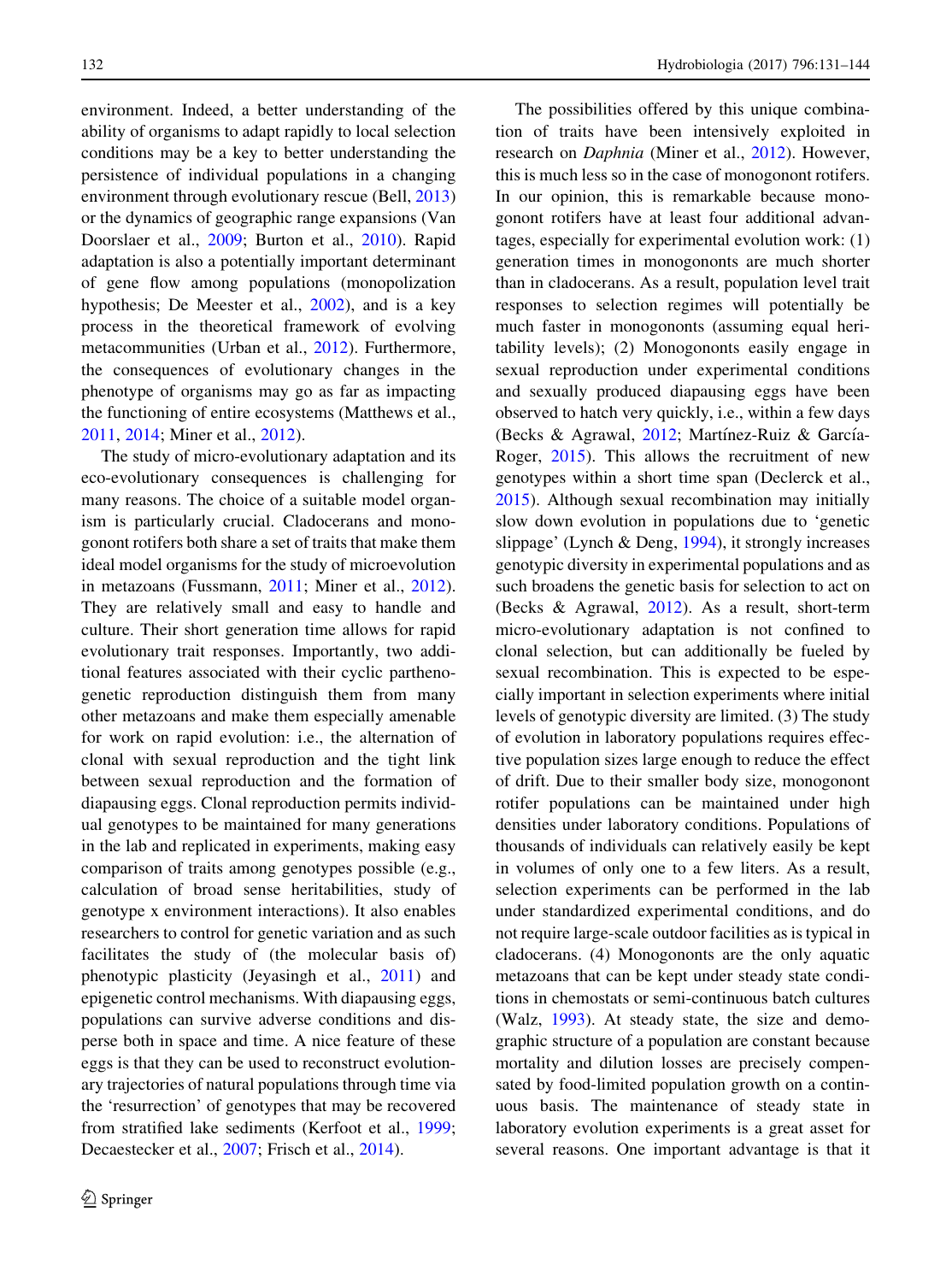reduces interference of drift effects with the selection process, drift effects that otherwise may result from genetic bottle necks associated with the typical boom and bust cycles of ordinary batch cultures. Furthermore, steady state conditions in common garden experiments permit to study the potential for ecoevolutionary feedbacks simultaneously with the assessment of local adaptation itself (Declerck et al., [2015\)](#page-12-0).

This paper has the aim to provide an overview of how and to what extent monogononts have been used in studies on micro-evolutionary adaptation. First, we give a brief introduction to the different approaches used for testing micro-evolutionary adaptation in field and laboratory populations. We then proceed with a review of studies that have investigated micro-evolutionary adaptation in monogononts and its eco-evolutionary consequences. Next, we discuss the potential reasons why monogonont rotifers are relatively underexploited as study organisms compared to cladocerans like Daphnia and try to identify the major hurdles that should be addressed in order to promote the group as a model system. Finally, we give suggestions for further research.

# Testing the hypothesis of local adaptation using monogonont rotifers

Theories of micro-evolutionary adaptation and approaches for its examination have been elaborately described by others (Hendry & Kinnison, [1999](#page-12-0); Kawecki & Ebert, [2004](#page-12-0)), so we will limit ourselves here to a short introduction to this topic and highlight the approaches most frequently adopted in studies with monogonont rotifers. The most straightforward way of studying micro-evolutionary adaptation to local selection conditions is by comparing evolved populations with their ancestral populations. Ideally, the fitness of genotypes from both population types can be experimentally compared under identical contemporary environmental conditions (i.e., a common garden). Micro-evolutionary adaptation can be demonstrated when the evolved population has a higher fitness than the ancestral one (Fig. [1a](#page-3-0)). Repetition of fitness assays during the adaptation process may also allow a detailed study of the evolutionary trajectory and an assessment of rates of microevolutionary trait changes. Unfortunately, such an approach is often unfeasible because ancestral populations are not available for study. An alternative approach is to compare 'sister' populations with a common ancestral origin that have been exposed to habitats with different selection pressures. By exposing each of the populations to each of the habitat conditions, local adaptation can be demonstrated if populations show systematically higher fitness under the conditions of their own habitat compared to populations that have evolved under different conditions (Fig. [1b](#page-3-0); Kawecki & Ebert, [2004\)](#page-12-0). Although this approach precludes the estimation of evolutionary rates, it allows studying adaptation along gradients of selection conditions and, in some cases, to derive rates at which populations differentiate.

The study of micro-evolutionary adaptation can be based on field as well as laboratory populations. Laboratory studies typically involve a selection experiment where replicate populations originating from the same ancestral field population are exposed to well-defined selection conditions for multiple generations. Subsequently, evolutionary adaptation is then tested in assays with a common garden design. In these assays, fitness of genotypes (in the case of monogononts: clones) is compared between 'evolved' and 'ancestral' populations (Fig. [1a](#page-3-0)) or between populations from contrasting selection conditions (Fig. [1](#page-3-0)b). Field-based studies most often have a similar approach, except that genotypes are isolated from natural populations. Given the difficulties associated with performing common garden experiments under field conditions, habitat conditions are most often mimicked in the laboratory. Both approaches have important advantages and disadvantages. Field studies have the potential of revealing how and to what extent specific environmental factors drive patterns of genetic adaptation in real-world metapopulations provided that the relevant factors causing diverging selection regimes in the field can be singled out and reproduced successfully in the laboratory. In contrast, experimental evolution studies tend to be more artificial and therefore less representative. Their major strength, however, lays in the fact that experimental selection regimes can be better controlled and replicated so that confounding factors can be avoided and chance effects minimized. They may as such serve better to provide proof of principle for the evolutionary potential of populations to specific factors, as well as facilitate more detailed and replicated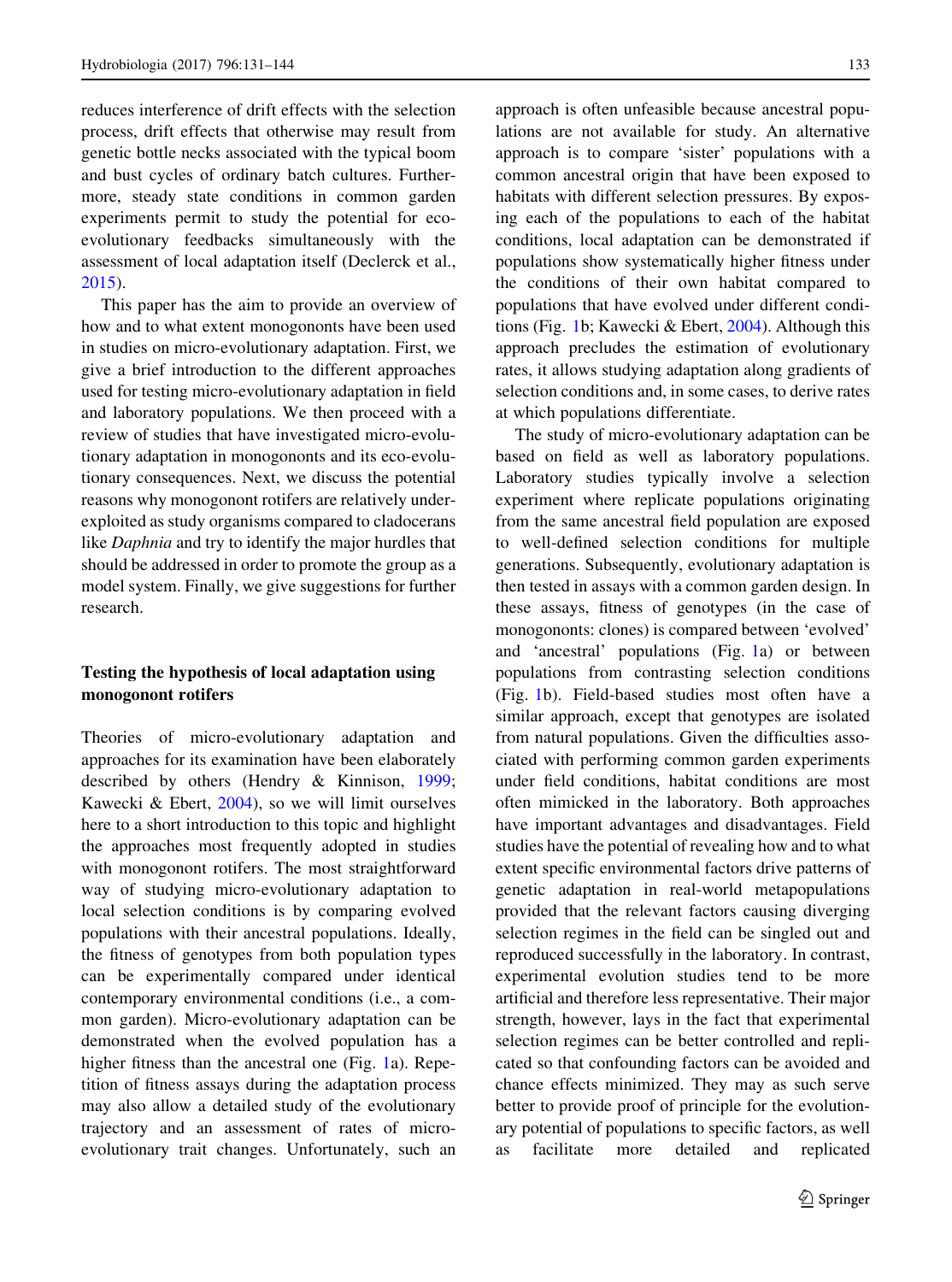<span id="page-3-0"></span>



Fig. 1 Schematic representation of expected fitness reaction norms under the scenario of micro-evolutionary adaptation. a Comparison between the fitness of genotypes from evolved populations with genotypes from ancestral populations. All genotypes are exposed to the same environment representing contemporary conditions. b Fitness comparison of genotypes

investigations of the speed and temporal trajectory of micro-evolutionary adaptations.

The experimental evaluation of micro-evolutionary adaptation requires a careful choice of which trait is to be used as indicator for fitness. With that respect, consideration of the growing conditions and relevant time scale is of great importance. Being cyclic parthenogens, monogonont rotifers are able to alternate between clonal growth and sexual reproduction. Clonal growth can be very rapid because it circumvents the costs associated with sexual reproduction. Sexual reproduction typically results in the production of diapausing eggs, which give rise to genetically diverse offspring and which are needed to survive adverse environmental conditions. Despite being costly on the short term, sexual reproduction is therefore expected to be mainly advantageous in variable habitats and is, through its association with resting stages, indispensable in ephemeral habitats. As a result, in the ephemeral type of habitats, fitness needs to be considered on the long-term encompassing multiple cycles of clonal and sexual reproduction. Such 'long term' fitness can be estimated as the capacity of genotypes to produce high numbers of good quality diapausing eggs (Serra & King, [1999](#page-13-0); Smith & Snell, [2012\)](#page-13-0). Differences in bet hedging strategies with respect to timing of hatching, however, form an important complicating aspect hence the

from populations with common ancestry that have evolved under contrasting selection conditions. Genotypes of both populations are exposed to each of the conditions corresponding to original selection conditions. For a more detailed discussion on different types of reaction norms and their interpretation, we refer to Kawecki & Ebert [\(2004](#page-12-0))

geometric mean of fitness across cycles is a more appropriate measure (Garcia-Roger et al., [2014](#page-12-0)). When fitness is considered within a growing season or in permanent habitats with constant and predictable environments (e.g., standardized laboratory conditions), the success of genotypes will mainly lie in their contemporary capacity to maximize relative abundance ('short term' fitness). Especially with respect to the latter, it is important to consider the type of growth conditions under which selection is taking place. If conditions select mainly for rapid growth at high food concentrations, for example due to frequent disturbances, high predation rates or experimental dilution rates, genotypes with the highest population growth rate will be favored. In contrast, conditions of low population turnover rates associated with strong resource competition will select for genotypes that are best able to reduce food levels below that of the food requirements of competing genotypes. In the first case, comparison of the intrinsic rate of population increase at saturating food conditions may be the most convenient way for evaluating the relative fitness of genotypes. In the latter case, the most straightforward measure of fitness for a genotype is its relative success in competition experiments. This may however be difficult in the absence of molecular markers that allow identification of genotypes. Alternatively, competitive ability may also be derived from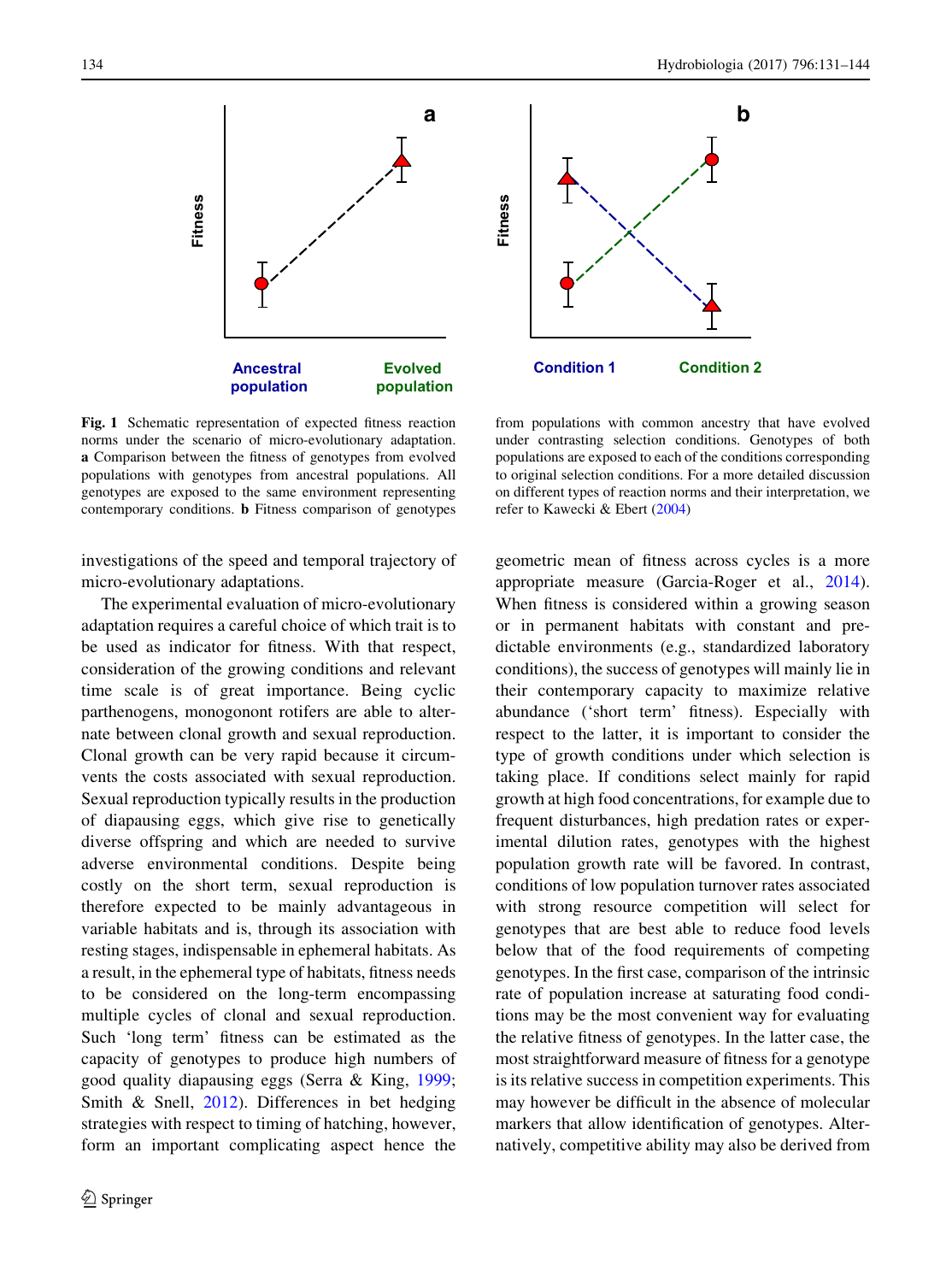the steady state residual food concentration  $(C^*)$  in (semi-)continuous cultures. To conclude, the choice of the right fitness parameter may thus be crucial for testing the hypothesis of micro-evolutionary adaptation. Ideally, such choice should be based on a good understanding of the relevant time scale and the growth conditions under which the investigated populations have adapted. The latter is quite straightforward for laboratory evolution experiments, but is more difficult to assess in field-based studies.

Another issue that is especially relevant for microevolutionary studies with monogonont rotifers is the existence of cryptic species. Since the discovery of cryptic species in Brachionus plicatilis (Gómez & Serra, [1995](#page-12-0); Gómez et al., [2002\)](#page-12-0), the number of rotifer taxa known to be composed of cryptic species has steadily increased during the last decade (Walsh et al., [2009;](#page-13-0) Obertegger et al., [2012](#page-12-0)). Furthermore, several studies have provided evidence for substantial ecological segregation among such species (Gabaldón et al., [2015a](#page-12-0); Papakostas et al., [2016\)](#page-12-0). Because cryptic species are often found to be sympatric (Gómez et al., [2002;](#page-12-0) Gabaldón et al. [2015b](#page-12-0), Papakostas et al., [2016](#page-12-0)), the potential occurrence of multiple species in experimental populations of microevolution studies may incur considerable risks. Indeed, when the species identity of genotypes is ignored, trait shifts in populations may not be unequivocally due to microevolutionary responses, but may as well be caused by changes in the relative abundance of cryptic species. We therefore stress the need of an initial molecular screening and proper identification of all candidate genotypes to be involved in experiments.

#### Review of studies using monogononts

We identified a total of 11 empirical studies on microevolutionary adaptation in monogononts. An overview of some main characteristics of these studies is provided in Table [1](#page-5-0). Three studies were field-based, whereas eight studies took an experimental evolution approach. Two studies (Fussmann et al., [2003](#page-12-0); Garcia-Roger et al., [2014\)](#page-12-0) were mainly theoretical. It is remarkable that only two taxa of one single genus have hitherto been considered in studies of micro-evolutionary adaptation in monogononts, i.e., the cryptic species complexes Brachionus calyciflorus Pallas 1766 and *B. plicatilis* Müller 1786. All field studies so far have involved the B. plicatilis complex whereas B. calyciflorus tends to be more popular in experimental studies. Whereas studies on B. plicatilis consistently checked the identity of cryptic species, this has seldom been done in studies with B. calyci*florus* (Table [1](#page-5-0)). With the exception of one study (Scheuerl & Stelzer, [2013](#page-12-0)), experimental studies always made use of chemostats or semi-continuous batch cultures when exposing populations to experimental selection conditions. Tests of adaptation were most often based on the evaluation of short-term fitness indicators, mainly the intrinsic population growth rate or surrogate variables (e.g., lifetime fecundity) and, more rarely, the outcome of direct competition experiments (Stelzer, [2011\)](#page-13-0) or the capacity to suppress food levels (C\*; Declerck et al., [2015](#page-12-0)). So far, only few studies considered evolutionary responses in long-term fitness (i.e., diapausing egg production capacity; Campillo et al., [2011;](#page-11-0) Smith & Snell, [2012](#page-13-0)). All experiments were able to demonstrate evolutionary change within a limited amount of time, i.e., less than 125 days, providing strong evidence for the idea that monogononts have a high capacity to rapidly adapt to a changing environment.

Local adaptation to abiotic conditions and food quality

Studies on local adaptations of natural monogonont populations have so far mainly focused on adaptation to salinity. In a common garden experiment, Campillo et al. ([2009\)](#page-11-0) demonstrated a high evolutionary potential of natural populations with respect to salinity and temperature, as evidenced by pronounced genotype by environment interactions for fitness-related traits, such as total diapausing egg production and intrinsic population growth rate. Campillo et al. ([2011\)](#page-11-0) reanalyzed these data to evaluate the degree of local adaptation to above-mentioned environmental gradients by comparing reaction norms at the population level. The authors found clear patterns of genetic differentiation among populations and some circumstantial evidence for adaptation to salinity and possibly also to habitat permanence in a subset of the populations.

Alcantara-Rodriguez et al. [\(2012\)](#page-11-0) evaluated potential adaptation to reduced salinity using three Mexican populations of the B. plicatilis species complex: two populations from saline lakes and one population from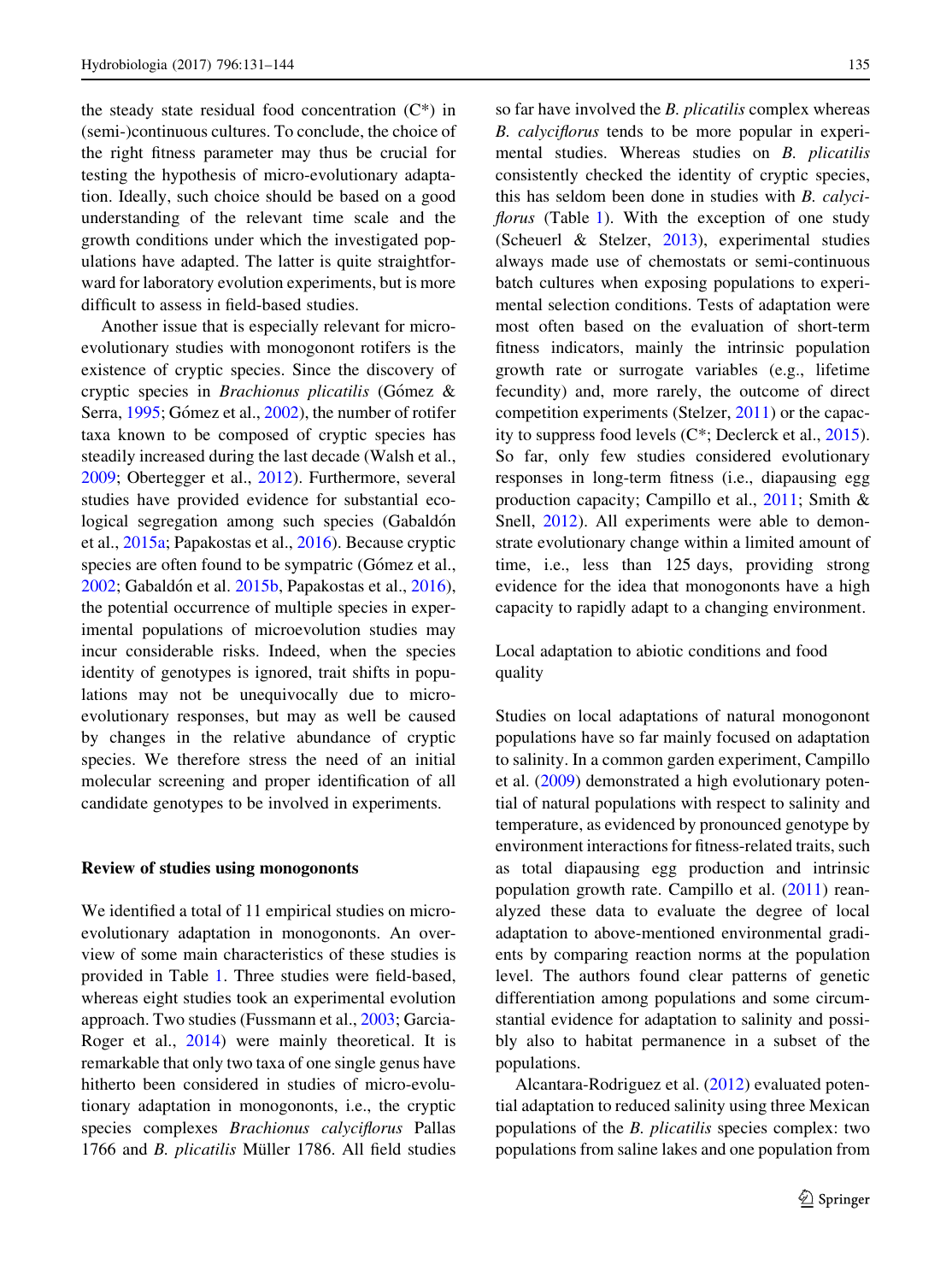<span id="page-5-0"></span>

| Authors                              | Environmental<br>gradient     | Fitness variable<br>under selection | Fitness variable<br>tested | Other traits                    | adaptation<br>Speed of | Repl.                   | Taxon                   |
|--------------------------------------|-------------------------------|-------------------------------------|----------------------------|---------------------------------|------------------------|-------------------------|-------------------------|
| Field-based study                    |                               |                                     |                            |                                 |                        |                         |                         |
| Carmona et al. (2009)                | Unknown                       | Unknown                             | 8                          | Propensity for sex              | $200$ days             | $\overline{\mathsf{x}}$ | B. plic.*               |
| Campillo et al. (2011)               | Salinity                      | Unknown                             | $\overline{a}$             | Egg ratio                       | Unknown                | Yes                     | B. plic*                |
|                                      | Habitat permanence            |                                     | $\Xi$                      | Mixis index                     |                        |                         |                         |
|                                      |                               |                                     |                            | Male production                 |                        |                         |                         |
| Alcantara-Rodriguez et al.<br>(2012) | Salinity                      | Unknown                             | Ľ                          |                                 | $500$ years $(?)$      | $\tilde{z}$             | B. plic.*               |
| Experimental evolution               |                               |                                     |                            |                                 |                        |                         |                         |
| Fussmann et al. (2003)               | g                             | ڽ                                   | 8                          | Mictic ratio                    | <31 days               | Yes $(n = 4)$           | B. cal.                 |
|                                      |                               |                                     |                            | Propensity for sex <sup>1</sup> |                        |                         |                         |
| Becks & Agrawal (2010)               | Spatial heterogeneity         | ڽ                                   | $\mathbb{H}$               | Propensity for sex              | $<$ 105 days           | Yes                     | B. cal.                 |
| Stelzer (2011)                       | ž                             | $C^*$ and $r$                       | S                          | Life history traits             | $<$ 28 days            | Yes                     | B. plic.*               |
| Becks & Agrawal (2012)               | Temporal heterogeneity        | ڽ                                   | $\mathbb{H}$               | Propensity for sex              | $< 60 \text{ days}$    | Yes $(n = 10)$          | B. cal.                 |
| Smith & Snell (2012, 2014)           | Habitat permanence            | C* versus DE                        | $\mathbb{E}$               | Propensity for sex              | $<$ 120 days           | Yes $(n = 6)$           | B. plic.*               |
|                                      |                               |                                     |                            | Life span                       |                        |                         |                         |
|                                      |                               |                                     |                            | Life time fecundity             |                        |                         |                         |
| Becks & Agrawal (2013)               | ž                             | C* versus r                         | $\overline{\phantom{a}}$   | Propensity for sex              | <90 days               | Yes $(n = 6)$           | B. cal.                 |
| Scheuerl & Stelzer (2013)            | quantity<br>Salinity and food | Ë                                   | H                          |                                 | <56 days               | Yes $(n = 5)$           | B. cal.                 |
| Declerck et al. (2015)               | P-limitation                  | ڽ                                   | $\rm\ddot{\circ}$          | Biomass & yield                 | $<$ 103 days           | Yes $(n = 4)$           | $B.$ $cal$ <sup>*</sup> |
|                                      |                               |                                     |                            | Mortality rate                  |                        |                         |                         |
|                                      |                               |                                     |                            | Body stoichiometry              |                        |                         |                         |
|                                      |                               |                                     |                            | Mictic eggs and males           |                        |                         |                         |

place, Repl. refers to whether the study design encompasses independently evolved populations as replicates, with n being the total number of replicate populations across treatments, Taxon identity of investigated species complex, NR not relevant, C\* residual food concentration, r intrinsic rate of population growth, DE diapausing egg production,

place, Repl. refers to whether the study design encompasses independently evolved populations as replicates, with n being the total number of replicate populations across treatments, *Taxon* identity of investigated species complex, *NR* not relevant, *C*\* residual food concentration, *r* intrinsic rate of population growth, *DE* diapausing egg production, *CO* outcome of compettion, *LF* l

CO outcome of competition, LF lifetime fecundity, B. plic B. plicatilis complex, B. cal. B. calyciflorus complex

\* The use of a single cryptic species has been verified <sup>1</sup> Estimated through model parametrization procedure Estimated through model parametrization procedure

\* The use of a single cryptic species has been verified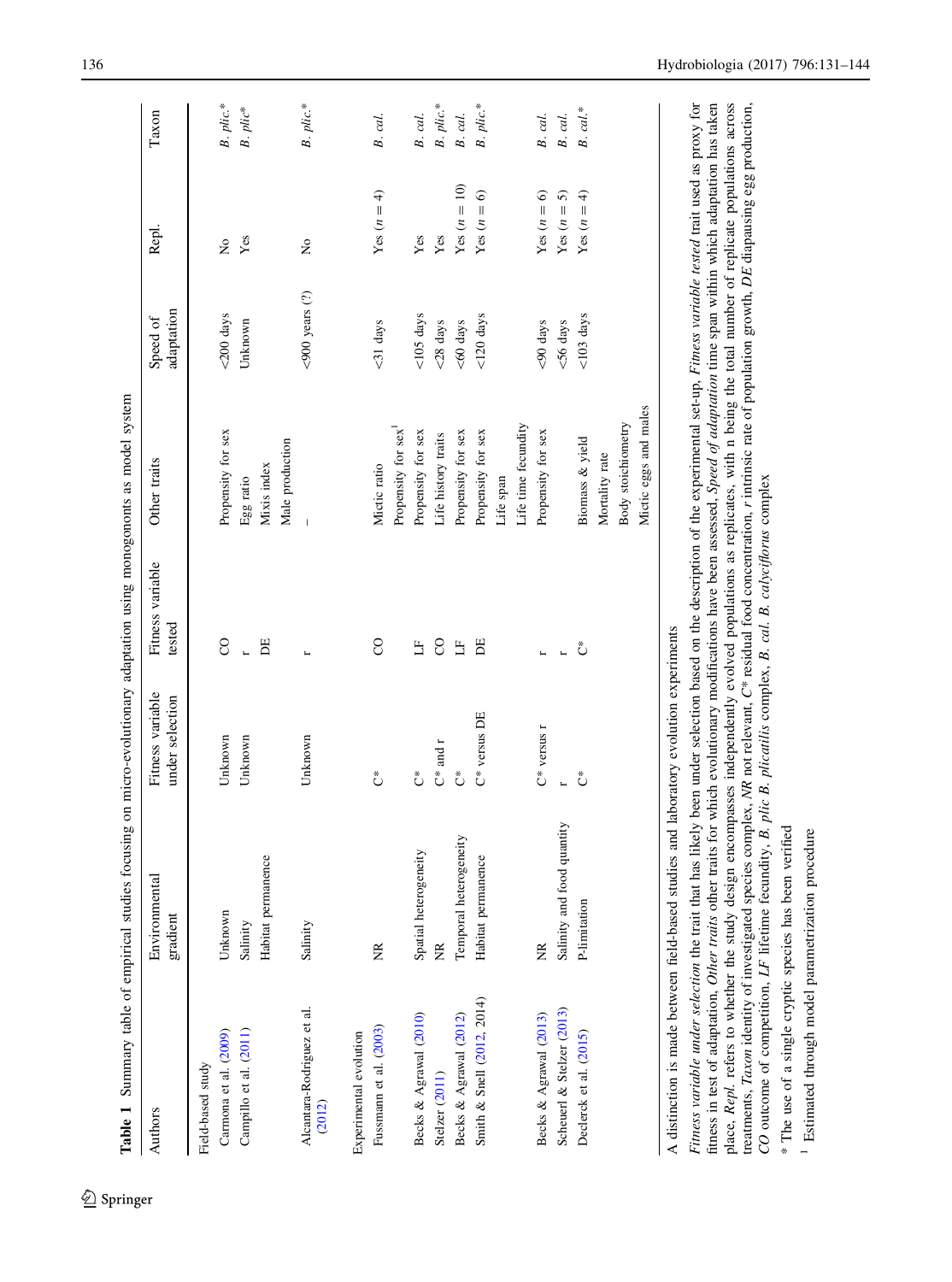a freshwater lake. Three genotypes of each of these populations were cultured under three levels of salinity, each level corresponding to values typical for one of each lake  $(1.1, 6.5, \text{ and } 9 \text{ g } 1^{-1}, \text{ respec-}$ tively). All genotypes realized positive growth rates under highly saline conditions. In the freshwater treatment, population growth rates of all genotypes were strongly reduced, but this reduction was much more pronounced for genotypes of saltwater than of freshwater origin: population growth of the saltwater genotypes became negative, whereas freshwater genotypes were still able to realize a positive population growth. These results strongly suggest that the freshwater population of this halophile species has adapted to the conditions of the freshwater lake. It is difficult to evaluate how rapid this adaptation has developed. COI sequence data show that all of the investigated genotypes belonged to one single COI haplotype. The absence of sequence divergence suggests that the adaptation has originated after colonization of the lakes by this haplotype and that immigration rates of other haplotypes has been very limited or absent. Given the relatively slow divergence rates of the COI gene, it is unclear if this adaptation has been rapid in an eco-evolutionary sense. From a combination of geological and paleolimnological data, the rate of adaptation to freshwater conditions has been estimated to range between 24 and 900 years (Alcantara-Rodriguez et al., [2012\)](#page-11-0).

Rapid adaptation to increased salinity was shown in a laboratory evolution study by Scheuerl & Stelzer [\(2013](#page-12-0)) who exposed replicate identical multiclonal populations of the freshwater species B. calyciflorus to three selection conditions: two conditions representing stressful environments (high salinity and low food availability) and one condition representing 'benign' growth conditions (i.e., low salinity combined with high food availability). By design, the experimental set-up ensured selection for fast population growth and simultaneously allowed the monitoring of this fitness variable during the course of the experiment. Within 56 days, or ca. 43 clonal generations, highly saline conditions resulted in a gradual but strong fitness increase which concurred with high rates of sexual reproduction throughout the experiment. Fitness increments were less pronounced under low-quality food conditions and found to be absent under benign conditions. In addition, a common garden transplant experiment at the end of the selection experiment revealed a fitness reaction norm consistent with local adaptation.

Declerck et al. ([2015\)](#page-12-0) investigated micro-evolutionary adaptation of monogonont rotifers in a context of elemental limitation. They performed a replicated selection experiment subjecting multiclonal populations of B. calyciflorus to equal amounts of food, but with different stoichiometric qualities (phosphorus limited vs. phosphorus replete phytoplankton) under continuous culture conditions. Local adaptation of these experimental populations was studied in two consecutive common garden transplant experiments using semi-continuous cultures after approximately 100 and 200 days of selection. When fed P-limited food (LP), populations adapted to low P-food realized higher steady state biomasses, achieved higher yields and grazed down food to lower levels than did populations with a history of selection by high-P food (HP). The ability of LP-populations to persist at a lower residual concentration of P-limited food strongly suggests competitive superiority to HP-populations under P-limiting conditions. No evidence was found for adaptive changes in rotifer body elemental composition. Instead, adaptation to P-limited food was associated with reduced mortality rates and lower per capita rates of males and sexually produced diapausing eggs. Reduction in sexual investment may therefore have been an important strategy to cope with P-limitation and likely contributed to the relatively high performance of LP-adapted populations under P-limiting conditions. However, other adaptations may also have played a role, such as modifications in the functional response, efficiency of P-metabolism or other forms of homeostasis maintenance or the ability to cope with reduced biochemical quality or digestibility of P-limited algae.

# Rapid evolution of sex and its implications for adaptation

Due to their cyclic parthenogenetic reproduction mode, monogonont rotifers form ideal model organisms for the study of the evolution and adaptive benefits of sex. The occurrence and evolution of sex, its fitness costs and benefits, and its adaptive significance have therefore been a major focus of microevolutionary studies on monogonont rotifers. Sex is costly for several reasons (Stelzer, [2015\)](#page-13-0). Amongst others, sex reduces the number of offspring per parent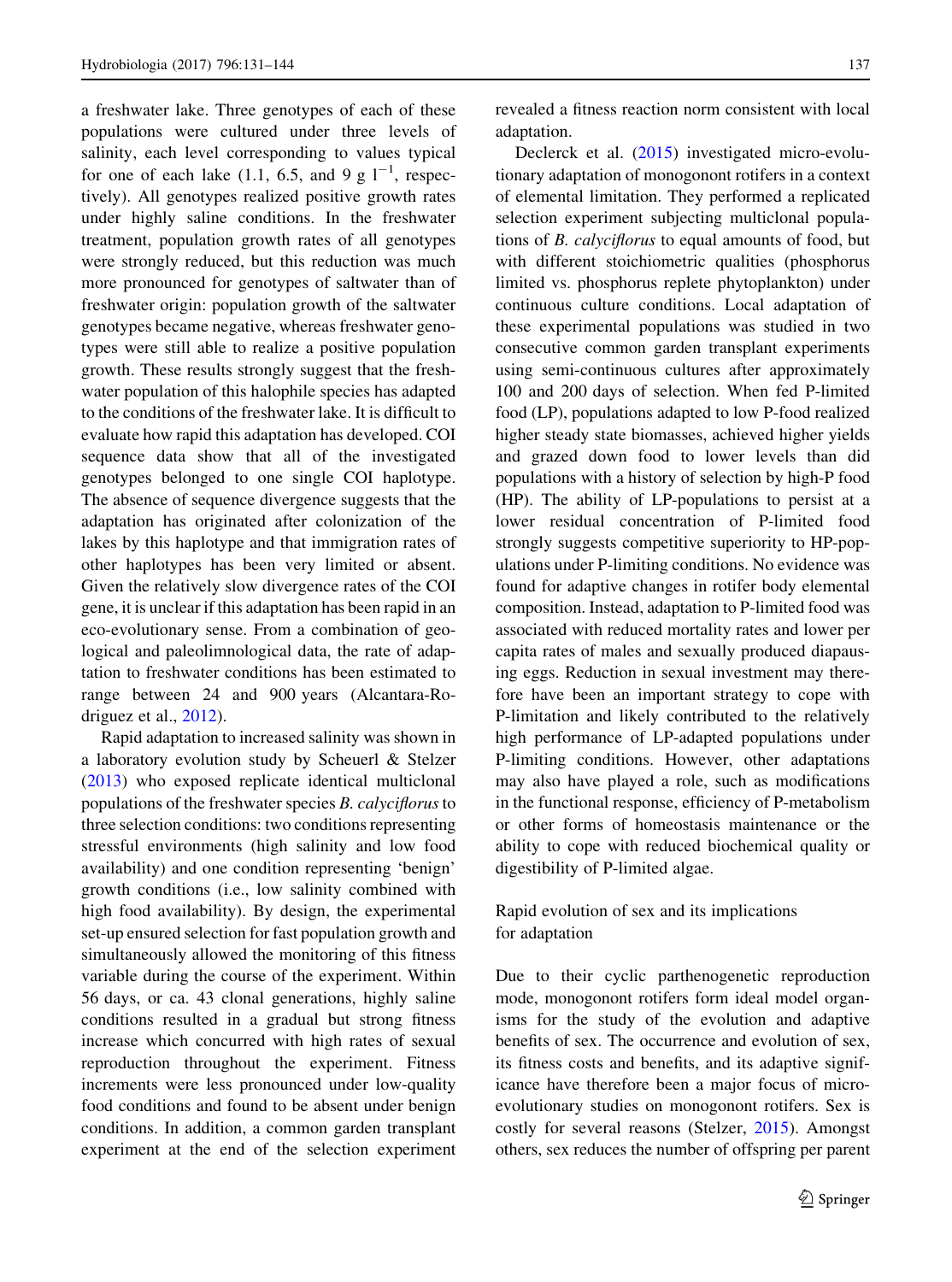at least by a factor of two. Sexual reproduction in monogononts also invariably results in the production of diapausing eggs that do not immediately contribute to population growth. Furthermore, recombination may break down beneficial allele combinations that have been shaped by historic selection (genetic slippage). For such reasons, stable growth conditions are expected to select against genotypes with a high propensity for sex, and several studies have provided evidence for this. Starting with multiclonal populations of B. calyciflorus in single-stage chemostat cultures, Fussmann et al. ([2003\)](#page-12-0) observed a strong reduction of sexual investment through time. Similarly, during the course of one growing season in a brackish pond, Carmona et al. [\(2009](#page-11-0)) observed a strong reduction in the mixis ratio (i.e., proportion of sexual females) of a *B. plicatilis* population concomitant with a genetically determined decrease in the propensity for sex. Stelzer ([2011\)](#page-13-0) confronted cyclic parthenogenetically reproducing strains with closely related obligatory parthenogenetic strains of B. calyciflorus under stable, continuous culture conditions. Especially when cyclical parthenogenetic clones invested a lot in sex, they were rapidly replaced by the obligate asexuals. In a follow-up study, Stelzer [\(2012](#page-13-0)) demonstrated that, compared to the cyclical parthenogens, asexual strains systematically reach higher steady state biomass and reduced residual food to lower levels. A genetics-based loss of the propensity for sex was also observed in (semi)-continuous cultures by Becks & Agrawal [\(2010,](#page-11-0) [2011](#page-11-0), [2013](#page-11-0)), Smith & Snell [\(2012](#page-13-0)) and Declerck et al. [\(2015](#page-12-0)). However, the rate or extent of such loss was also shown to depend on the type of selection regime. Becks & Agrawal  $(2013)$  $(2013)$  showed that the propensity for sex was more strongly reduced in semi-continuous cultures with high compared to low dilution rates. Declerck et al. [\(2015](#page-12-0)) found a stronger constitutive reduction in sexual investment in populations exposed to P-limited compared to P-replete food.

Under natural conditions, however, the environment is often variable and unpredictable. Changes in environmental conditions have been shown to favor sexual reproduction in monogonont rotifers. This can be explained by the adaptive benefits of the genetic diversity generated by sexual recombination. Becks & Agrawal ([2012\)](#page-11-0) showed that rates of sex evolve to higher levels during adaptation, but then decline as fitness plateaus. They also showed that sex enabled faster adaptation by generating higher fitness variability among sexual progeny, despite a reduction of average fitness (Becks & Agrawal, [2012](#page-11-0)). For their experiment, they used populations pre-adapted to two contrasting environmental conditions. Of each population type, they continued growing replicate populations under constant conditions, while subjecting another set of these populations to the alternative regime. Populations which stayed under constant conditions showed a rather constant population density and a permanently low percentage of mictic eggs in the population. In contrast, populations exposed to changed culture conditions first responded with a decline in population density shortly followed by a strong increase in the fraction of mictic eggs (sexual investment). Population densities then recovered and the fraction of mictic eggs decreased to very low levels. A repeated assessment of propensity for sex throughout the experiment revealed a genetic basis for the observed changes in sexual investment. Furthermore, throughout the experiment, the authors monitored fitness differences between sexual and asexual offspring using separate growth rate assays (for details on the design, see Becks & Agrawal, [2012\)](#page-11-0). Sexually produced offspring had a lower mean fitness than asexually produced offspring, both in the constant as well as variable regimes. However, sex resulted in an increased fitness variance. Only when the environment was variable and during the process of selection did a fraction of the sexually produced genotypes have a higher fitness than the asexually produced genotypes. These results provide important insight in the evolutionary mechanisms that may underlie rapid adaptation in many monogonont populations and reveal the benefits of sex during adaptation, despite its considerable average fitness costs. They teach us that rapid adaptation of monogonont rotifer populations to a changing environment in continuous (i.e. non-ephemeral) habitats is not necessarily the product of selection on pre-existing clones (i.e. clonal selection) alone, but that it may also be realized by the short-term generation and proliferation of sexually produced genotypes, at least in taxa of which diapausing eggs have the capacity to hatch quickly after their production and as such contribute to the next generations within a very short time frame. During this process, sexual reproduction is favored and it will persist until fitness is maximized and the costs of sex start outweighing the benefits. From that moment on,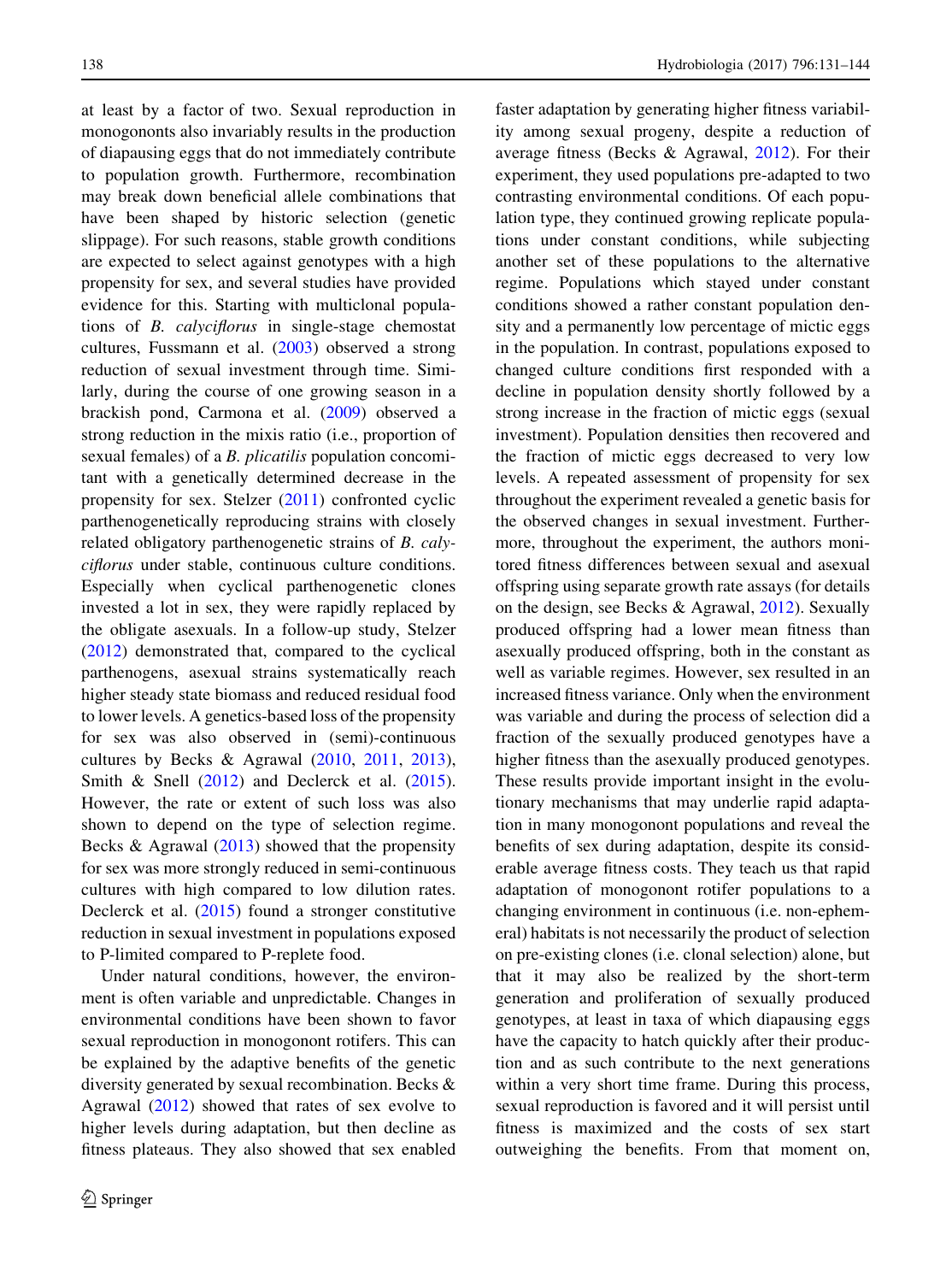selection will act against genotypes with high propensity for sex and the observed proportions of mictic females in populations will decrease. The results of Becks & Agrawal ([2012\)](#page-11-0) have been corroborated by other studies as well. In an earlier study, Becks & Agrawal ([2010\)](#page-11-0) demonstrated an increased propensity for sex and an increased frequency of occurrence of sexual individuals in spatially heterogeneous compared to homogenous continuous cultures. Adaptation through sustained sexual reproduction may also explain the observation by Scheuerl & Stelzer ([2013\)](#page-12-0) who reported undiminished rates of sexual reproduction in B. calyciflorus populations exposed to stressful levels of salinity despite growth conditions selecting for maximum population growth rate. Similarly to Becks & Agrawal ([2012\)](#page-11-0), Declerck et al. ([2015\)](#page-12-0) also observed high rates of sexual reproduction, but only during an episode of population decline at the start of their selection experiment. A screening of the multilocus genotype composition of these populations with microsatellite markers showed that a high diversity of newly produced genotypes quickly replaced the original clones during this period. This genotype replacement implies that sexually produced diapausing eggs must have hatched rapidly and suggest a higher fitness of at least a fraction of these newly generated genotypes.

Evolution of dormancy and related bet hedging strategies

In ephemeral habitats, production of diapausing eggs forms an essential requirement for population persistence and genotypes will be selected for this trait, provided there is sufficient heritable genetic variation. With some exceptions (Gilbert & Schreiber, [1995](#page-12-0)), sexual reproduction and resting egg formation are tightly linked in monogononts. Selection for diapausing egg production will thus necessarily affect sexual investment, irrespective of other costs and benefits associated with sex. Based on common garden essays involving field-derived genotypes of multiple populations, Campillo et al. [\(2011](#page-11-0)) suggested a negative correlation between hydroperiod duration and the production of diapausing eggs. Such a relationship was indeed experimentally supported by Smith & Snell [\(2012](#page-13-0)). They exposed replicate rotifer populations in chemostats to two treatments, mimicking either permanent or ephemeral habitat. Populations in 'permanent' chemostats were kept under constant growth conditions during the entire course of the experiment. Populations in 'ephemeral' cultures were reset five times over the course of 45 weeks. This was done by replacing the active populations by hatchlings derived from the diapausing eggs produced by these populations. For the rest, conditions in the chemostats were kept as similar as possible. Populations of ephemeral conditions produced higher amounts of diapausing eggs, maintained a higher propensity for sex and contained higher frequencies of mictic females compared to populations exposed to permanent conditions.

In unpredictable, ephemeral habitat, fitness is also expected to be determined by the timing of diapausing egg hatching (Spencer et al., [2001](#page-13-0)). Complete hatching of all diapausing eggs is a risky strategy in an unpredictable habitat where suitable hatching stimuli do not invariably result in a period of benign conditions that allow the successful regeneration of diapausing eggs. In such a habitat, a safer strategy (i.e. a bet hedging strategy) is to hatch only part of the diapausing eggs during each of subsequent periods of favorable conditions. Although this may come at the cost of short-term fitness, it enhances the long-term probability of persistence. Theory predicts that the optimal fraction of hatching eggs will be determined by the probability that favorable hatching conditions will result in a successful growing season. Because of its impact on long-term fitness, the bet hedging strategy can be considered a trait that is expected to be under strong selection by the predictability of the habitat. Although theoretical models allow prediction of bet hedging strategies from habitat predictability (Spencer et al., [2001](#page-13-0); Garcia-Roger et al., [2014](#page-12-0)), straightforward empirical support for such a relationship in monogonont rotifers is so far very limited. Demonstration of such a relationship in natural populations is empirically demanding because it requires long-term field data on such variables as habitat permanence, diapausing egg deterioration, water column diapausing egg production and hatching rates (Garcia-Roger et al., [2014\)](#page-12-0). Undoubtedly, an experimental evolution approach has the potential to alleviate several of these challenges. In accordance with theory, Garcia-Roger et al. ([2014\)](#page-12-0) reported a positive relationship between hatching fraction in diapausing eggs from natural populations and an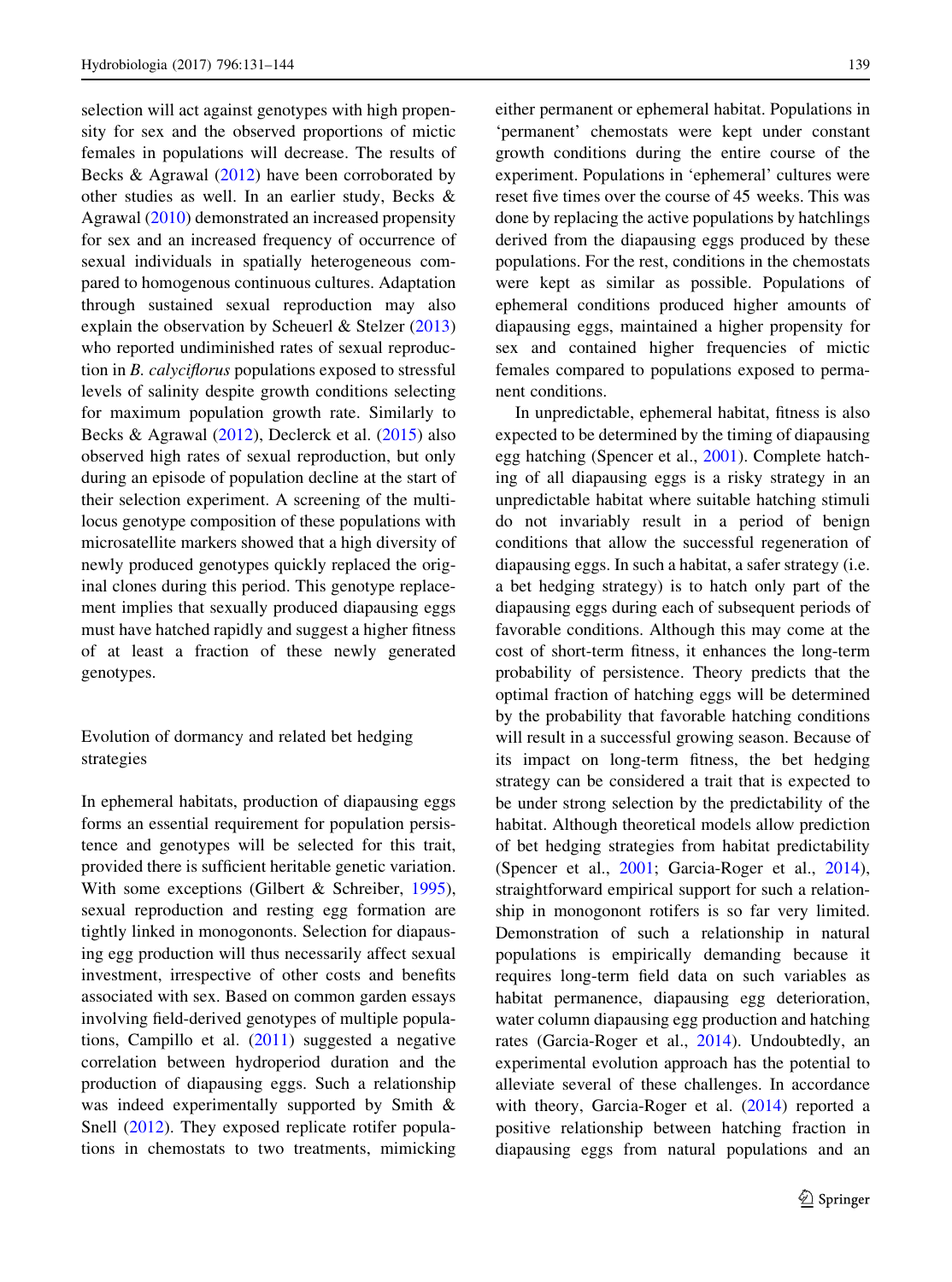Potential of using monogononts to study ecoevolutionary feedbacks

We have provided ample evidence that monogonont rotifers are capable of adapting rapidly to a changing environment. In all laboratory evolution experiments, adaptation was demonstrated within less than 125 days. Such rapid adaptation may have important ecological implications. Indeed, when micro-evolutionary change takes place at time scales similar to those at which ecological dynamics play, a mutual interaction becomes possible (Hairston et al., [2005](#page-12-0); Fussmann et al., [2007;](#page-12-0) Ellner et al., [2011](#page-12-0)) where rapid evolutionary change may alter the trajectory of ecological dynamics and vice versa. The study of such eco-evolutionary dynamics currently is a rapidly growing field of investigation and holds great promise to deepen our understanding of a wide variety of ecological phenomena in nature (Matthews et al., [2011;](#page-12-0) Schoener, [2011](#page-13-0); Urban et al., [2012](#page-13-0)). So far, the large majority of eco-evolutionary studies involving rotifers used them as grazers of phytoplankton populations and focused on the consequences of microevolutionary change in the algae only (Yoshida et al., [2003;](#page-13-0) Becks et al., [2010\)](#page-11-0). Despite the great potential of monogonont rotifers to evolve rapidly, only few ecoevolution oriented studies have employed them as focal organisms. In single-stage chemostats, Fussmann et al. [\(2003\)](#page-12-0) observed a strong decline in the propensity of B. calyciflorus populations to reproduce sexually, concurrently with changes in their population dynamics. Using a mathematical model, they showed that changes in the population dynamics could only be explained upon incorporation of selection against sexual reproduction as term in their equations. Stelzer ([2012\)](#page-13-0) suggested that a shift from sexually to asexually reproducing B. calyciflorus populations, as observed by Stelzer ([2011\)](#page-13-0), should result in increased steady state rotifer biomass and increased grazing pressure on algae. Contrasting populations adapted to P-limited food with populations adapted to P-replete food, Declerck et al. ([2015\)](#page-12-0) demonstrated higher steady state biomass and lower residual food concentrations of the first compared to the latter under P-limiting food conditions. The observation of different mortality rates and propensity for sex between

populations with different selection histories suggest potentially strong eco-evolutionary consequences for the demography of the rotifer populations as well as their grazing impact on primary producers.

## Monogononts: underappreciated opportunities

Despite their clear advantages, especially for laboratory evolution experiments, monogononts seem to be strongly underexploited in studies of rapid adaptation and eco-evolutionary dynamics, especially when compared to cladocerans. We can only speculate about the reasons for this difference. Admittedly, there are some disadvantages related to the study of monogononts. Their relatively small size may complicate the study of several aspects, e.g. life history, elemental or biochemical composition. A high propensity for sex combined with the capacity of diapausing eggs to hatch quickly after their production often hinders the maintenance of pure genetic lines in the laboratory. The wide occurrence of poorly resolved cryptic species complexes complicates the set-up of laboratory evolution experiments and the interpretation of local adaptation in the field. Another important reason is undoubtedly the larger size of the Daphnia research community and its long tradition in evolutionary and genomic research (Miner et al., [2012](#page-12-0)), which has resulted in the availability of fully sequenced, assembled and annotated genomes (Colbourne et al., [2011\)](#page-11-0) and a broad range of genomic tools. It is our opinion, however, that none of the difficulties mentioned above should prevent monogonont rotifers from becoming commonly used model organisms for evolutionary research. We would therefore call for initiatives within the rotifer community to eliminate the obstacles, for example, by undertaking concerted actions to resolve species complexes and develop reliable and easy-to-use morphological or molecular diagnostic tools that help with their identification. There is definitely the need for whole genome sequencing of members of at least a few key species. Top candidates are species belonging to the genus Brachionus. Species of this genus are particularly amenable to evolutionary research due to their ease of culture and experimental manipulation. This is exemplified by the fact that micro-evolutionary studies so far have been conducted on this genus only. The B. plicatilis complex is a strong candidate taxon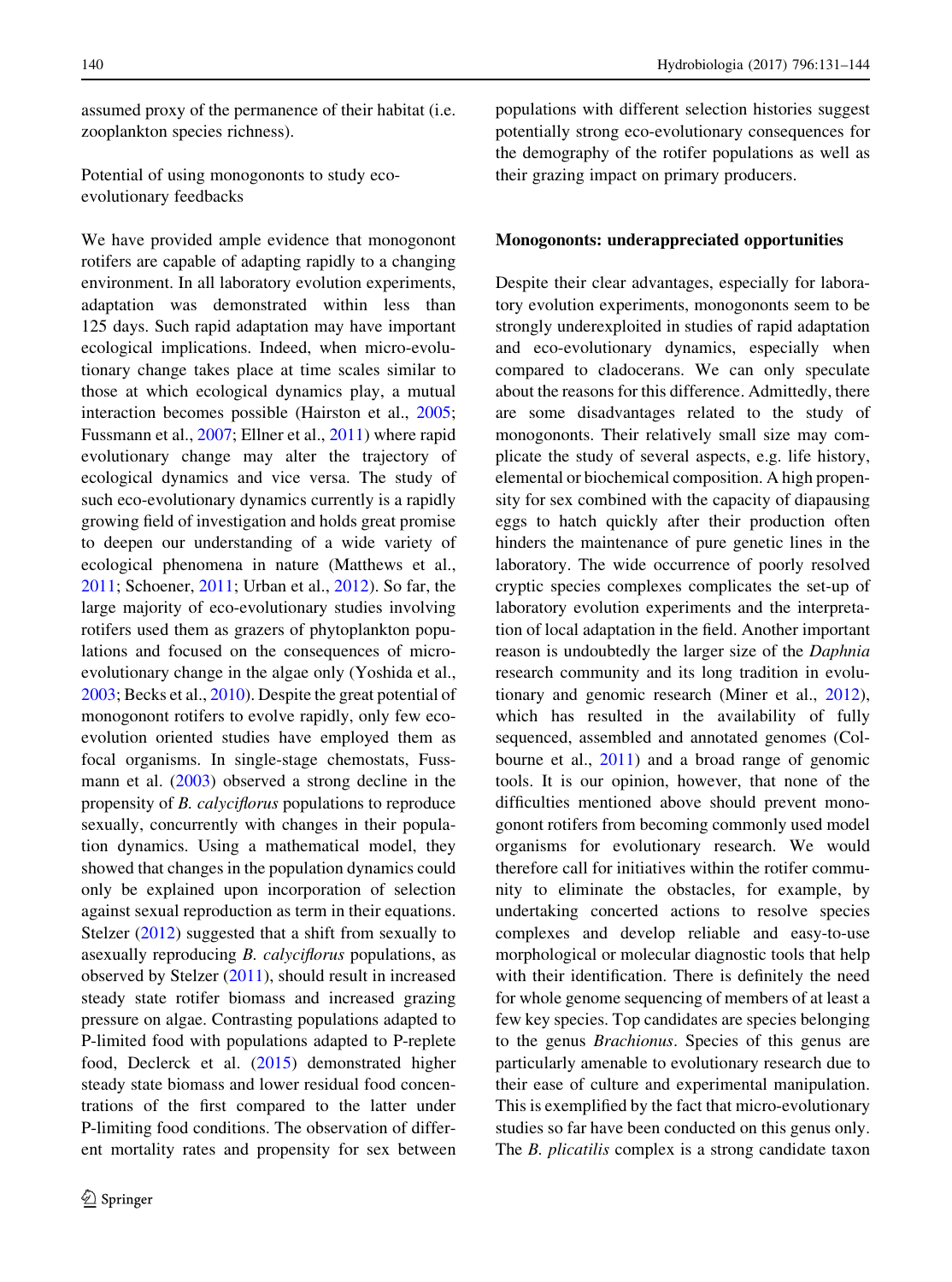because it is by far the most well-documented and resolved monogonont species complex. While B. calyciflorus has also been the subject of many studies, its species complex is yet poorly understood although efforts are currently being done to fill this knowledge gap (Papakostas et al., [2016](#page-12-0)). A major advantage of B. calyciflorus is that it is a common freshwater species in many parts of the world. It is therefore more widely available to researchers as study object for populationoriented studies. Being a freshwater species, it may also be more representative for monogononts than the predominantly saline B. plicatilis.

## Future perspectives

Here, we have discussed a number of studies that have demonstrated rapid adaptation of monogonont populations to changing environmental conditions, mainly by showing evolution of fitness-related traits. However, in many cases, it remains unclear which are the specific traits that have been under selection and as such, underlie the observed fitness responses (Table [1](#page-5-0)). In-depth knowledge of the traits that are involved in adaptation is, nevertheless, key to better understand its eco-evolutionary consequences and predict its effects on ecosystem functioning. To take the example of adaptation of Brachionus rotifers to P-limitation (Declerck et al., [2015](#page-12-0)), it is yet unknown if adaptation also involves modifications at the level of food ingestion. It is reasonable to expect that the evolutionary response of rotifers to P-limitation would also involve an increased food and therefore P-uptake rate (i.e. compensatory feeding). Conversely, one could also think of an entirely opposite strategy where P-uptake efficiency is increased via the reduction of gut passage time. Grazing pressure on the algal food source and nutrient cycling would be enhanced in the former case, while the opposite would be true in the latter case. Both hypotheses can only be tested via grazing experiments. This example demonstrates that future research needs to focus more on a mechanistic understanding of observed adaptations, by identifying concurrent changes in e.g., physiology, behavior, metabolism, life history strategy. Eventually we should also strive to obtain deeper knowledge on the molecular processes and the genes involved in the adaptations. For monogononts that can be cultured in the laboratory, we advocate the combination of selection and common garden experiments with essays designed to reveal evolutionary modifications in candidate traits expected to be important in contributing to fitness in the altered environment. Such approach can be especially powerful when informed by gene expression profiling. Gene expression profiling describes the measurement of the expression level of thousands of gene products either at the mRNA level (transcriptome profiling) or at the protein level (proteome profiling). Adaptation may involve changed expression levels of those genes whose function has been targeted by selection. Accumulating evidence suggests that selection-mediated gene expression changes may be key in driving local adaptations (Brawand et al., [2011;](#page-11-0) Fraser, [2011,](#page-12-0) [2013](#page-12-0); Enard et al., [2014\)](#page-12-0). Importantly for monogonont rotifers, modern approaches of mRNA and protein quantification allow profiling even without a reference genome (e.g. Martin  $& Wang 2011$ , while functional annotation can be readily achieved for at least a substantial fraction of quantified gene products (e.g. Primmer et al., [2013](#page-12-0)).

Rapid adaptation is most commonly attributed to selection on standing genetic variation. However, a better understanding of the link between phenotypic variation and DNA sequence variation is still needed. As we anticipate the availability of a full genome sequence of *Brachionus* species, the use of genome scans holds a lot of promise. For example, with costefficient methods, such as pool-GWAS (Bastide et al., [2013:](#page-11-0) Schloetterer et al., [2014\)](#page-13-0), allele frequencies of single nucleotide polymorphisms can be compared among individuals from different populations and associations between genomic regions and phenotypic variation can be revealed (for a recent review for good practice of genome scans see Olivier et al., [2016](#page-12-0)). When performed correctly, genome scan methods may allow identifying genes or genomic regions that have been targeted by natural selection, and help with ascribing novel functional roles to candidate loci.

Furthermore, not much is known about the relative importance of de novo mutations or epigenetic modifications. Given that beneficial mutations are very rare, they are unlikely the driving force behind the micro-evolutionary changes reported for small experimental populations in the studies described by this review. However, the question what may be the role of mutation in much larger field populations has so far remained unaddressed. In addition, almost nothing is known about the significance of transgenerational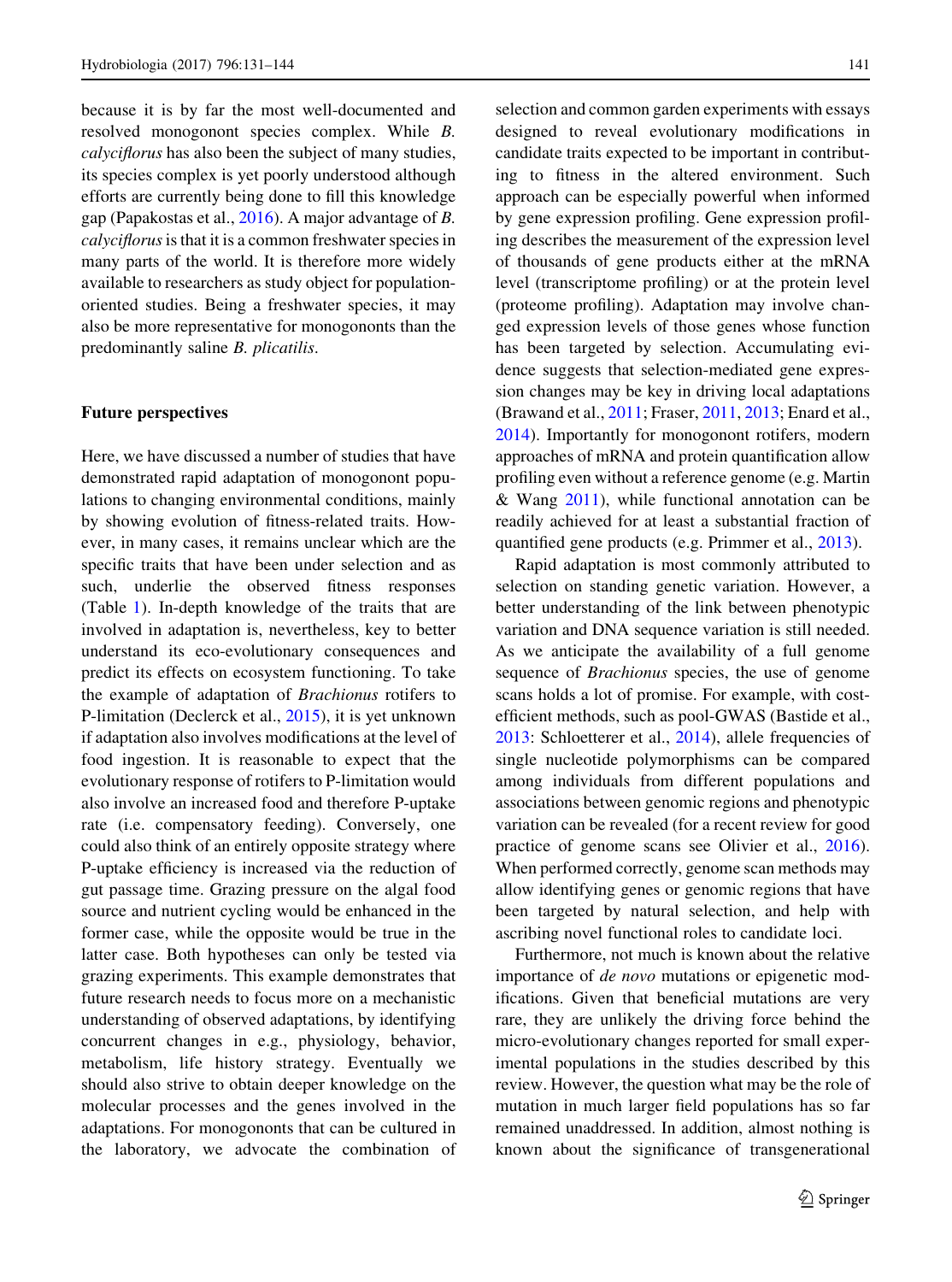<span id="page-11-0"></span>epigenetic variation for monogononts. A first step in answering this question may be realized through 'evolution' experiments where single genotypes instead of genetically diverse populations are exposed to contrasting environmental conditions for multiple generations. Subsequent comparison of the performance of such populations in common garden transplant experiments would allow a first assessment of the potential role of epigenetic mechanisms. Ideally, such experiments are combined with assays designed to reveal variation at the molecular level, e.g. RNAi, DNA-methylation or histone modification screening. Although such molecular essays may not by themselves prove causality between molecular and trait variation, they may give a first indication of what molecular mechanism may be important in steering heritable epigenetic variation.

In conclusion, monogonont rotifers form an excellent model for the study of eco-evolutionary dynamics by means of rapid ecological adaptations. The adoption of an ecological genomics approach, albeit challenging for these microscopic animals, holds great promises as to formulate and test novel and exciting hypotheses for the emerging field of eco-evolutionary research.

Acknowledgments This work was partly supported by a grant to SAJD of the Division for Earth and Life Sciences (ALW) with financial aid from the Netherlands Organization for Scientific Research (NWO). SP acknowledges a grant from the Academy of Finland (No. 258048). We wish to thank K.D. Lemmen and E.M García-Roger for their valuable comments on an earlier version of this manuscript.

Open Access This article is distributed under the terms of the Creative Commons Attribution 4.0 International License ([http://](http://creativecommons.org/licenses/by/4.0/) [creativecommons.org/licenses/by/4.0/\)](http://creativecommons.org/licenses/by/4.0/), which permits unrestricted use, distribution, and reproduction in any medium, provided you give appropriate credit to the original author(s) and the source, provide a link to the Creative Commons license, and indicate if changes were made.

## References

- Alcantara-Rodriguez, J., J. Ciros-Perez, E. Ortega-Mayagoitia, C. R. Serrania-Soto & E. Piedra-Ibarra, 2012. Local adaptation in populations of a Brachionus group plicatilis cryptic species inhabiting three deep crater lakes in Central Mexico. Freshwater Biology 57: 728–740.
- Bastide, H., A. Betancourt, V. Nolte, R. Tobler, P. Stoebe, A. Futschik & C. Schloetterer, 2013. A genome-wide, fine-

scale map of natural pigmentation variation in Drosophila melanogaster. Plos Genetics 9: e1003534.

- Becks, L. & A. F. Agrawal, 2010. Higher rates of sex evolve in spatially heterogeneous environments. Nature 468: 89–92.
- Becks, L. & A. F. Agrawal, 2011. The effect of sex on the mean and variance of fitness in facultatively sexual rotifers. Journal of Evolutionary Biology 24: 656–664.
- Becks, L. & A. F. Agrawal, 2012. The evolution of sex is favoured during adaptation to new environments. Plos Biology 10: e1001317.
- Becks, L. & A. F. Agrawal, 2013. Higher rates of sex evolve under K-selection. Journal of Evolutionary Biology 26: 900–905.
- Becks, L., S. P. Ellner, L. E. Jones & N. G. J. Hairston, 2010. Reduction of adaptive genetic diversity radically alters eco-evolutionary community dynamics. Ecology Letters 13: 989–997.
- Bell, G., 2013. Evolutionary rescue and the limits of adaptation. Philosophical Transactions of the Royal Society B-Biological Sciences 368: 20120080.
- Brawand, D., M. Soumillon, A. Necsulea, P. Julien, G. Csárdi, P. Harrigan, M. Weier, A. Liechti, A. Aximu-Petri, M. Kircher, F. W. Albert, U. Zeller, P. Khaitovich, F. Grützner, S. Bergmann, R. Nielsen, S. Pääbo & H. Kaessmann, 2011. The evolution of gene expression levels in mammalian organs. Nature 478: 343–348.
- Burton, O. J., B. L. Phillips & J. M. J. Travis, 2010. Trade-offs and the evolution of life-histories during range expansion. Ecology Letters 13: 1210–1220.
- Campillo, S., E. M. Garcia-Roger, M. J. Carmona, A. Gómez & M. Serra, 2009. Selection on life-history traits and genetic population divergence in rotifers. Journal of Evolutionary Biology 22: 2542–2553.
- Campillo, S., E. M. Garcia-Roger, M. Jose Carmona & M. Serra, 2011. Local adaptation in rotifer populations. Evolutionary Ecology 25: 933–947.
- Carmona, M. J., N. Dimas-Flores, E. M. Garcia-Roger & M. Serra, 2009. Selection of low investment in sex in a cyclically parthenogenetic rotifer. Journal of Evolutionary Biology 22: 1975–1983.
- Colbourne, J. K., M. E. Pfrender, D. Gilbert, W. K. Thomas, A. Tucker, T. H. Oakley, S. Tokishita, A. Aerts, G. J. Arnold, M. K. Basu, D. J. Bauer, C. E. Cáceres, L. Carmel, C. Casola, J.-H. Choi, J. C. Detter, Q. Dong, S. Dusheyko, B. D. Eads, T. Froehlich, K. A. Geiler-Samerotte, D. Gerlach, P. Hatcher, S. Jogdeo, J. Krijgsveld, E. V. Kriventseva, D. Kueltz, C. Laforsch, E. Lindquist, J. Lopez, J. R. Manak, J. Muller, J. Pangilinan, R. P. Patwardhan, S. Pitluck, E. J. Pritham, A. Rechtsteiner, M. Rho, I. B. Rogozin, O. Sakarya, A. Salamov, S. Schaack, H. Shapiro, Y. Shiga, C. Skalitzky, Z. Smith, A. Souvorov, W. Sung, Z. Tang, D. Tsuchiya, H. Tu, H. Vos, M. Wang, Y. I. Wolf, H. Yamagata, T. Yamada, Y. Ye, J. R. Shaw, J. Andrews, T. J. Crease, H. Tang, S. M. Lucas, H. M. Robertson, P. Bork, E. V. Koonin, E. M. Zdobnov, I. V. Grigoriev, M. Lynch & J. L. Boore, 2011. The ecoresponsive genome of Daphnia pulex. Science 331: 555–561.
- De Meester, L., A. Gómez, B. Okamura & K. Schwenk, 2002. The monopolization hypothesis and the dispersal-gene flow paradox in aquatic organisms. Acta Oecologica-International Journal of Ecology 23: 121–135.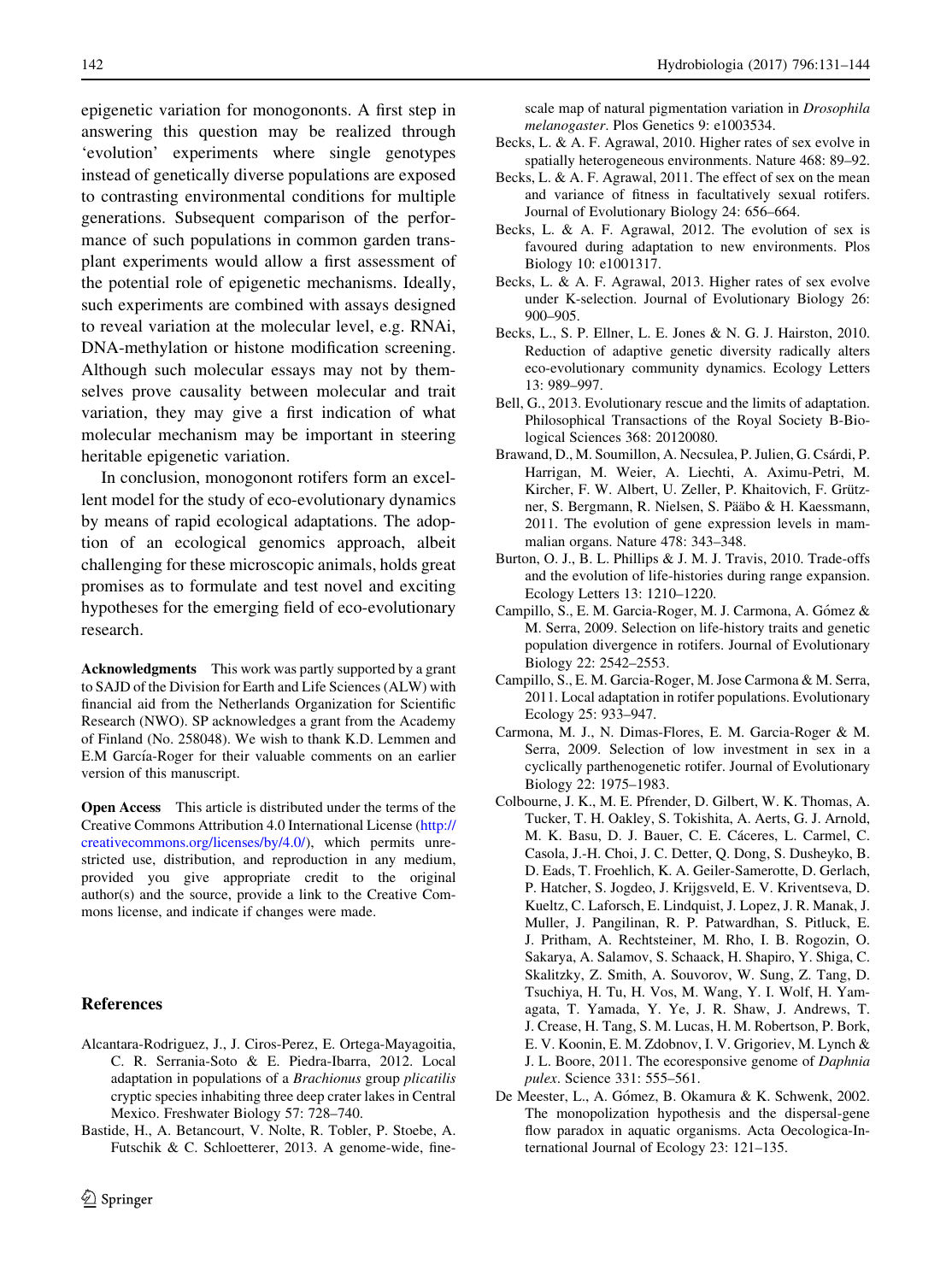- <span id="page-12-0"></span>Decaestecker, E., S. Gaba, J. A. M. Raeymaekers, R. Stoks, L. Van Kerckhoven, D. Ebert & L. De Meester, 2007. Hostparasite ''Red Queen'' dynamics archived in pond sediment. Nature 450: 870–873.
- Declerck, S. A. J., A. R. Malo, S. Diehl, D. Waasdorp, K. D. Lemmen, K. Proios & S. Papakostas, 2015. Rapid adaptation of herbivore consumers to nutrient limitation: eco-evolutionary feedbacks to population demography and resource control. Ecology Letters 18: 553–562.
- Ellner, S. P., M. A. Geber & N. G. Hairston, 2011. Does rapid evolution matter? Measuring the rate of contemporary evolution and its impacts on ecological dynamics. Ecology Letters 14: 603–614.
- Enard, D., P. W. Messer & D. A. Petrov, 2014. Genome-wide signals of positive selection in human evolution. Genome Research Cold Spring Harbor Lab 24: 885–895.
- Fraser, H. B., 2011. Genome-wide approaches to the study of adaptive gene expression evolution Systematic studies of evolutionary adaptations involving gene expression will allow many fundamental questions in evolutionary biology to be addressed. Bioessays 33: 469–477.
- Fraser, H. B., 2013. Gene expression drives local adaptation in humans. Genome Research 23: 1089–1096.
- Frisch, D., P. K. Morton, P. R. Chowdhury, B. W. Culver, J. K. Colbourne, L. J. Weider & P. D. Jeyasingh, 2014. A millennial-scale chronicle of evolutionary responses to cultural eutrophication in Daphnia. Ecology Letters 17: 360–368.
- Fussmann, G. F., 2011. Rotifers: excellent subjects for the study of macro- and microevolutionary change. Hydrobiologia 662: 11–18.
- Fussmann, G. F., S. P. Ellner & N. G. Hairston, 2003. Evolution as a critical component of plankton dynamics. Proceedings of the Royal Society B-Biological Sciences 270: 1015–1022.
- Fussmann, G. F., M. Loreau & P. A. Abrams, 2007. Eco-evolutionary dynamics of communities and ecosystems. Functional Ecology 21: 465–477.
- Gabaldón, C., M. Serra, M. Jose Carmona & J. Montero-Pau, 2015a. Life-history traits, abiotic environment and coexistence: the case of two cryptic rotifer species. Journal of Experimental Marine Biology and Ecology 465: 142–152.
- Gabaldón, C., M. Jose Carmona, J. Montero-Pau & M. Serra, 2015b. Long-term competitive dynamics of two cryptic rotifer species: diapause and fluctuating conditions. Plos One 10: e0124406.
- Garcia-Roger, E. M., M. Serra & M. Jose Carmona, 2014. Bethedging in diapausing egg hatching of temporary rotifer populations: a review of models and new insights. International Review of Hydrobiology 99: 96–106.
- Gómez, A. & M. Serra, 1995. Behavioral reproductive isolation among sympatric strains of Brachionus plicatilis Muller 1786: insights into the status of this taxonomic species. Hydrobiologia 313: 111–119.
- Gómez, A., M. Serra, G. R. Carvalho & D. H. Lunt, 2002. Speciation in ancient cryptic species complexes: evidence from the molecular phylogeny of Brachionus plicatilis (Rotifera). Evolution 56: 1431–1444.
- Gilbert, J. J. & D. K. Schreiber, 1995. Induction of diapausing amictic eggs in Synchaeta pectinata. Hydrobiologia 313: 345–350.
- Hairston, N. G., S. P. Ellner, M. A. Geber, T. Yoshida & J. A. Fox, 2005. Rapid evolution and the convergence of ecological and evolutionary time. Ecology Letters 8: 1114–1127.
- Hendry, A. P. & M. T. Kinnison, 1999. Perspective: the pace of modern life: measuring rates of contemporary microevolution. Evolution 53: 1637–1653.
- Jeyasingh, P. D., A. Ragavendran, S. Paland, J. A. Lopez, R. W. Sterner & J. K. Colbourne, 2011. How do consumers deal with stoichiometric constraints? Lessons from functional genomics using Daphnia pulex. Molecular Ecology 20: 2341–2352.
- Kawecki, T. J. & D. Ebert, 2004. Conceptual issues in local adaptation. Ecology Letters 7: 1225–1241.
- Kerfoot, W. C., J. A. Robbins & L. J. Weider, 1999. A new approach to historical reconstruction: combining descriptive and experimental paleolimnology. Limnology & Oceanography 44: 1232–1247.
- Lynch, M. & H. W. Deng, 1994. Genetic slippage in response to sex. American Naturalist 144: 242–261.
- Martin, J. A. & Z. Wang, 2011. Next-generation transcriptome assembly. Nature Reviews Genetics. 12: 671–682.
- Martínez-Ruiz, C. & E. M. García-Roger, 2015. Being first increases the probability of long diapause in rotifer resting eggs. Hydrobiologia 745: 111–121.
- Matthews, B., A. Narwani, S. Hausch, E. Nonaka, H. Peter, M. Yamamichi, K. E. Sullam, K. C. Bird, M. K. Thomas, T. C. Hanley & C. B. Turner, 2011. Toward an integration of evolutionary biology and ecosystem science. Ecology Letters 14: 690–701.
- Matthews, B., L. De Meester, C. G. Jones, B. W. Ibelings, T. J. Bouma, V. Nuutinen, J. van de Koppel & J. Odling-Smee, 2014. Under niche construction: an operational bridge between ecology, evolution, and ecosystem science. Ecological Monographs 84: 245–263.
- Miner, B. E., L. De Meester, M. E. Pfrender, W. Lampert & N. G. Hairston, 2012. Linking genes to communities and ecosystems: Daphnia as an ecogenomic model. Proceedings of the Royal Society B-Biological Sciences 279: 1873–1882.
- Obertegger, U., D. Fontaneto & G. Flaim, 2012. Using DNA taxonomy to investigate the ecological determinants of plankton diversity: explaining the occurrence of Synchaeta spp. (Rotifera, Monogononta) in mountain lakes. Freshwater Biology 57: 1545–1553.
- Olivier, F., H. Martins, K. Caye & S. D. Schoville, 2016. Controlling false discoveries in genome scans for selection. Mol. Ecol. 25: 454–469.
- Papakostas, S., E. Michaloudi, K. Proios, M. Brehm, L. Verhage, J. Rota, C. Peña, G. Stamou, V. L. Pritchard, D. Fontaneto, & S. A. J. Declerck, 2016. Integrative taxonomy recognizes evolutionary units despite widespread mitonuclear discordance: evidence from a rotifer cryptic species complex. Systematic Biology 65: 508–524.
- Primmer, C. R., S. Papakostas, E. H. Leder, M. J. Davis & M. A. Ragan, 2013. Annotated genes and nonannotated genomes: cross-species use of gene ontology in ecology and evolution research. Molecular Ecology 22: 3216–3241.
- Scheuerl, T. & C.-P. Stelzer, 2013. Patterns and dynamics of rapid local adaptation and sex in varying habitat types in rotifers. Ecology and Evolution 3: 4253–4264.